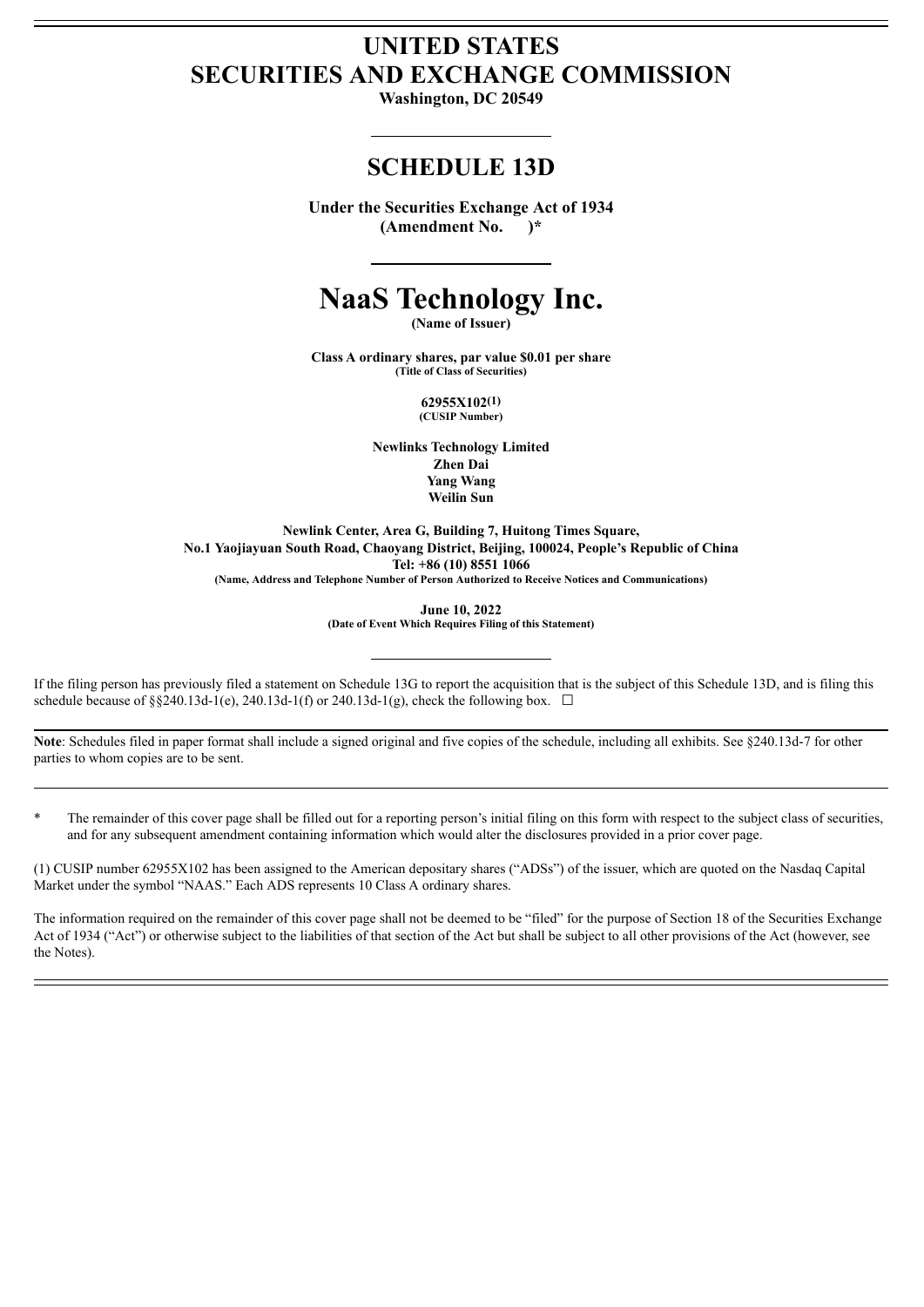|                                            | CUSIP No. 62955X102                                                                                      |                                                                                             |                                                                                                                                                                     | Page 2 of 12 Pages |  |  |  |
|--------------------------------------------|----------------------------------------------------------------------------------------------------------|---------------------------------------------------------------------------------------------|---------------------------------------------------------------------------------------------------------------------------------------------------------------------|--------------------|--|--|--|
| $\mathbf{1}$                               | Names of Reporting Persons                                                                               |                                                                                             |                                                                                                                                                                     |                    |  |  |  |
|                                            | Newlinks Technology Limited                                                                              |                                                                                             |                                                                                                                                                                     |                    |  |  |  |
| 2                                          | Check the Appropriate Box if a Member of a Group                                                         |                                                                                             |                                                                                                                                                                     |                    |  |  |  |
|                                            | $(b)$ $\square$<br>(a) $\Box$                                                                            |                                                                                             |                                                                                                                                                                     |                    |  |  |  |
| 3                                          | <b>SEC Use Only</b>                                                                                      |                                                                                             |                                                                                                                                                                     |                    |  |  |  |
|                                            |                                                                                                          |                                                                                             |                                                                                                                                                                     |                    |  |  |  |
| 4                                          | Source of Funds (See Instructions)                                                                       |                                                                                             |                                                                                                                                                                     |                    |  |  |  |
|                                            | 00                                                                                                       |                                                                                             |                                                                                                                                                                     |                    |  |  |  |
| 5                                          |                                                                                                          | Check Box if Disclosure of Legal Proceedings Is Required Pursuant to Items $2(d)$ or $2(e)$ |                                                                                                                                                                     |                    |  |  |  |
|                                            | □                                                                                                        |                                                                                             |                                                                                                                                                                     |                    |  |  |  |
| 6                                          | Citizenship or Place of Organization                                                                     |                                                                                             |                                                                                                                                                                     |                    |  |  |  |
| Cayman Islands                             |                                                                                                          |                                                                                             |                                                                                                                                                                     |                    |  |  |  |
|                                            |                                                                                                          | $\tau$                                                                                      | <b>Sole Voting Power</b>                                                                                                                                            |                    |  |  |  |
| Number of<br><b>Shares</b><br>Beneficially |                                                                                                          |                                                                                             | $\mathbf{0}$                                                                                                                                                        |                    |  |  |  |
|                                            |                                                                                                          | $\overline{8}$                                                                              | <b>Shared Voting Power</b>                                                                                                                                          |                    |  |  |  |
|                                            | Owned by                                                                                                 |                                                                                             | 1,647,547,772(1)                                                                                                                                                    |                    |  |  |  |
|                                            | Each<br>Reporting                                                                                        | 9                                                                                           | Sole Dispositive Power                                                                                                                                              |                    |  |  |  |
|                                            | Person<br>With                                                                                           |                                                                                             | $\theta$                                                                                                                                                            |                    |  |  |  |
|                                            |                                                                                                          | 10                                                                                          | Shared Dispositive Power                                                                                                                                            |                    |  |  |  |
|                                            |                                                                                                          |                                                                                             | 1,647,547,772(1)                                                                                                                                                    |                    |  |  |  |
| 11                                         | Aggregate Amount Beneficially Owned by Each Reporting Person                                             |                                                                                             |                                                                                                                                                                     |                    |  |  |  |
|                                            |                                                                                                          |                                                                                             |                                                                                                                                                                     |                    |  |  |  |
| 12                                         | 1,647,547,772(1)<br>Check if the Aggregate Amount in Row (11) Excludes Certain Shares (See Instructions) |                                                                                             |                                                                                                                                                                     |                    |  |  |  |
|                                            |                                                                                                          |                                                                                             |                                                                                                                                                                     |                    |  |  |  |
| 13                                         | □<br>Percent of Class Represented by Amount in Row (11)                                                  |                                                                                             |                                                                                                                                                                     |                    |  |  |  |
|                                            |                                                                                                          |                                                                                             |                                                                                                                                                                     |                    |  |  |  |
| 14                                         |                                                                                                          |                                                                                             | 76.9%. The voting power of the shares beneficially owned represented 91.5% of the total outstanding voting power.(2)<br>Type of Reporting Person (See Instructions) |                    |  |  |  |
|                                            |                                                                                                          |                                                                                             |                                                                                                                                                                     |                    |  |  |  |
|                                            | CO                                                                                                       |                                                                                             |                                                                                                                                                                     |                    |  |  |  |

<sup>(1)</sup> Consists of (a) 248,888,073 Class B ordinary shares of the Issuer held by Newlinks Technology Limited ("Newlink"); and (b) 1,398,659,699 Class C ordinary shares of the Issuer held by Newlink. Newlink directly holds such Class B ordinary shares and Class C ordinary shares, with the voting power of all Class B ordinary shares controlled by Zhen Dai and the voting power of Class C ordinary shares controlled by shareholders of Newlink other than Zhen Dai on a look-through basis proportional to those shareholders' relative shareholding percentage in Newlink. Each Class B ordinary share and each Class C ordinary share is convertible into one Class A ordinary share at any time by the holder thereof, subject to certain conditions. Newlink is an exempted company with limited liabilities incorporated under the laws of the Cayman Islands. Principal shareholders of Newlink include Zhen Dai, Yang Wang, Weilin Sun, Joy Capital, Bain Capital and CMC Capital. The registered address of Newlink is at 4th Floor, Harbour Place, 103 South Church Street, P.O. Box 10240, Grand Cayman KY1-1002, Cayman Islands.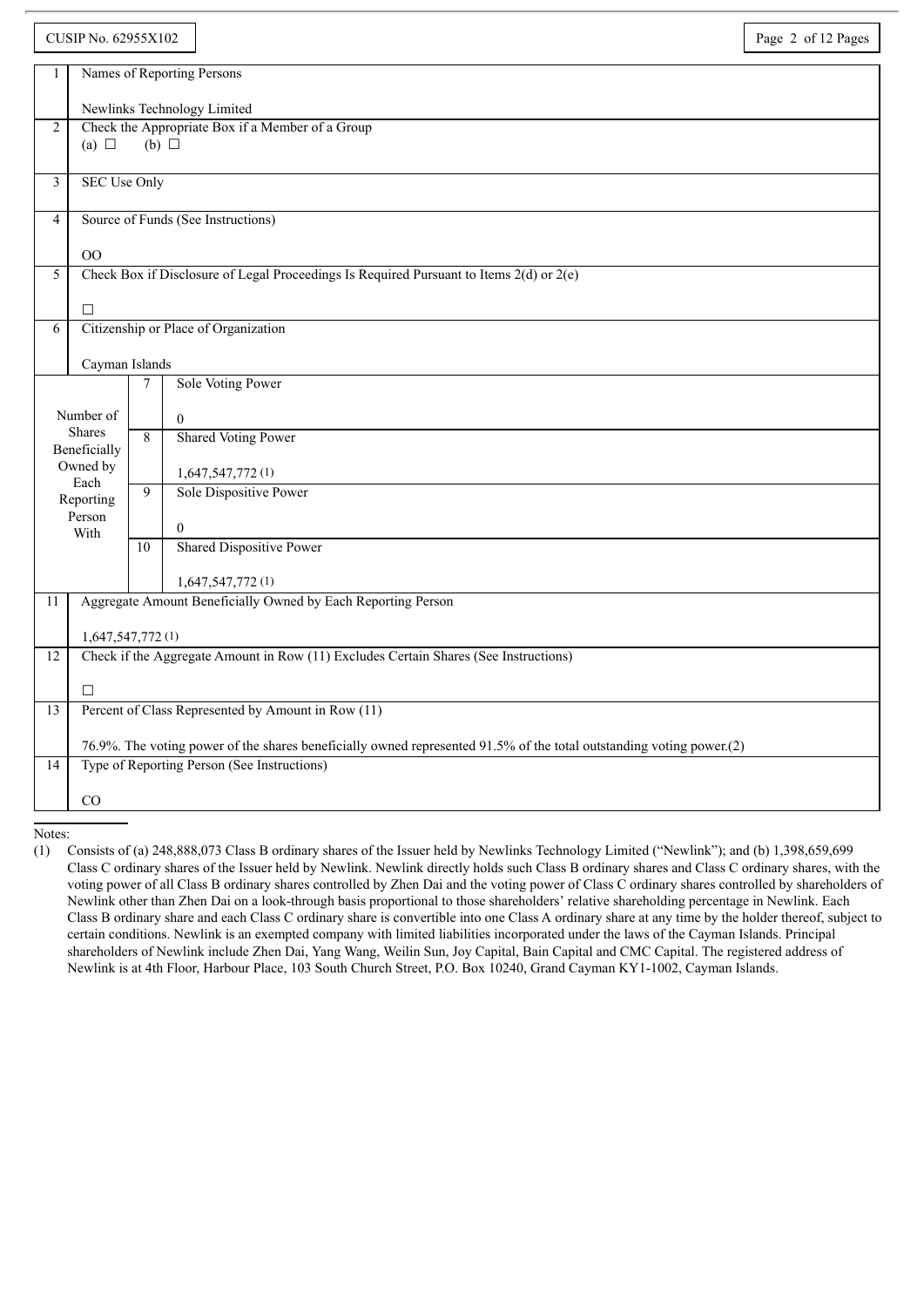(2) The percentage of the class of securities is calculated by dividing the number of shares beneficially owned by the reporting person by a total of 2,141,595,809 issued and outstanding ordinary shares (consisting of 494,048,037 Class A ordinary shares, 248,888,073 Class B ordinary shares and 1,398,659,699 Class C ordinary shares) of the Issuer as of June 10, 2022 as a single class, which exclude Class A ordinary shares issued to the Issuer's depositary bank for bulk issuance of ADSs reserved for future issuances upon the exercising or vesting of awards granted under the Issuer's share incentive plans. The percentage of voting power is calculated by dividing the voting power of the reporting person by the voting power of all of the Issuer's holders of Class A ordinary shares, Class B ordinary shares and Class C ordinary shares as a single class as of June 10, 2022. Holders of Class A ordinary shares are entitled to one vote per share. Holders of Class B ordinary shares and Class C ordinary shares are entitled to ten votes per share and two votes per share, respectively. Each Class B ordinary share and each Class C ordinary share is convertible into one Class A ordinary share at any time by the holder thereof, subject to certain conditions. Class A ordinary shares are not convertible into Class B ordinary shares or Class C ordinary shares under any circumstances.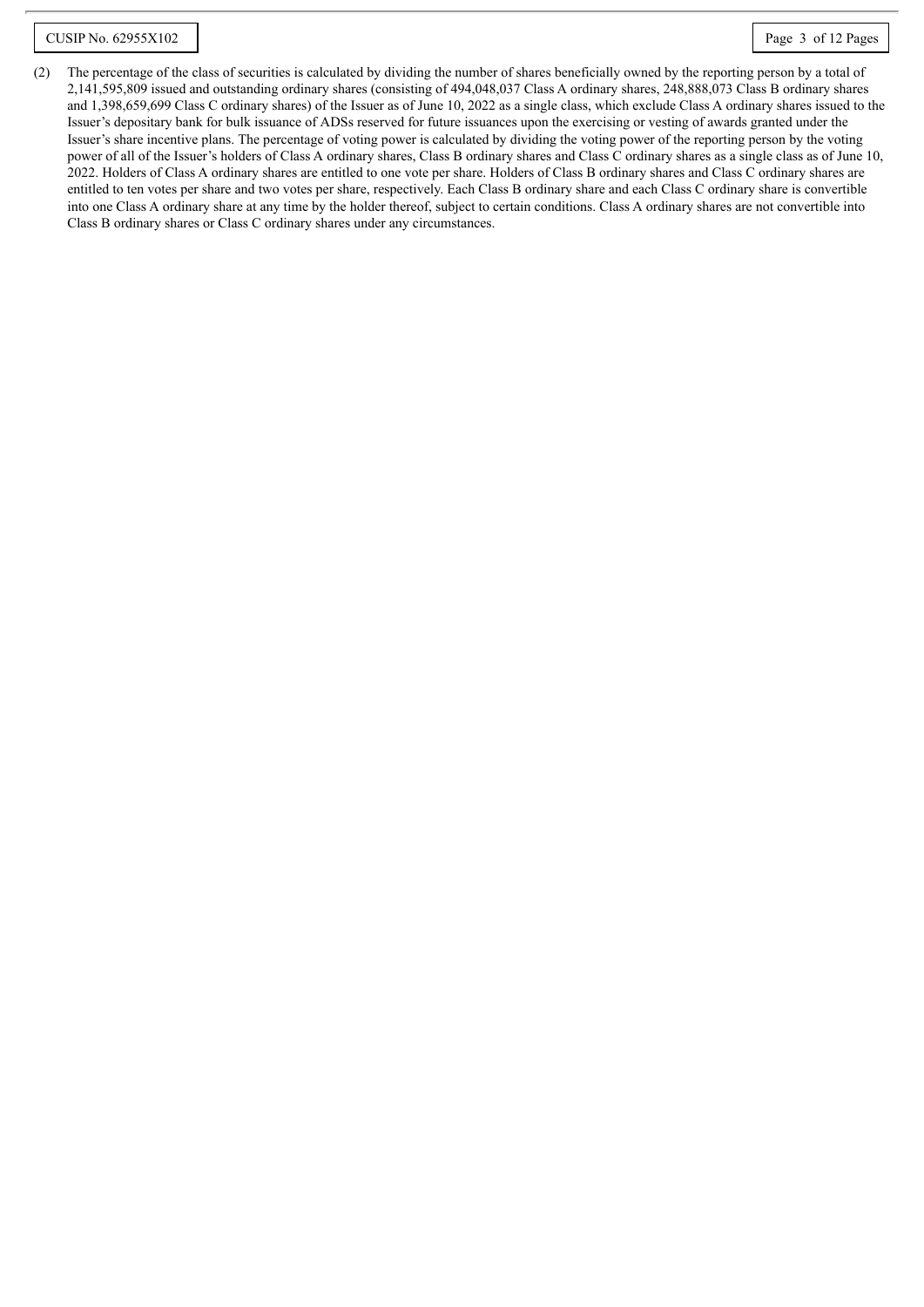|                | <b>CUSIP No. 62955X102</b>                                                                                                       |                 |                                                                                         | Page 4 of 12 Pages |  |
|----------------|----------------------------------------------------------------------------------------------------------------------------------|-----------------|-----------------------------------------------------------------------------------------|--------------------|--|
| 1              |                                                                                                                                  |                 | Names of Reporting Persons                                                              |                    |  |
|                |                                                                                                                                  |                 |                                                                                         |                    |  |
| $\overline{2}$ | Zhen Dai                                                                                                                         |                 | Check the Appropriate Box if a Member of a Group                                        |                    |  |
|                | (a) $\Box$                                                                                                                       | $(b)$ $\square$ |                                                                                         |                    |  |
|                |                                                                                                                                  |                 |                                                                                         |                    |  |
| 3              | <b>SEC Use Only</b>                                                                                                              |                 |                                                                                         |                    |  |
| $\overline{4}$ | Source of Funds (See Instructions)                                                                                               |                 |                                                                                         |                    |  |
|                | <b>SC, OO</b>                                                                                                                    |                 |                                                                                         |                    |  |
| 5              |                                                                                                                                  |                 | Check Box if Disclosure of Legal Proceedings Is Required Pursuant to Items 2(d) or 2(e) |                    |  |
|                |                                                                                                                                  |                 |                                                                                         |                    |  |
|                | $\Box$                                                                                                                           |                 |                                                                                         |                    |  |
| 6              |                                                                                                                                  |                 | Citizenship or Place of Organization                                                    |                    |  |
|                | People's Republic of China                                                                                                       |                 |                                                                                         |                    |  |
|                |                                                                                                                                  | $\tau$          | Sole Voting Power                                                                       |                    |  |
|                | Number of                                                                                                                        |                 |                                                                                         |                    |  |
|                | Shares                                                                                                                           | 8               | 56,167,121(1)<br><b>Shared Voting Power</b>                                             |                    |  |
|                | Beneficially                                                                                                                     |                 |                                                                                         |                    |  |
|                | Owned by<br>Each                                                                                                                 | 9               | 248,888,073 (2)                                                                         |                    |  |
|                | Reporting                                                                                                                        |                 | Sole Dispositive Power                                                                  |                    |  |
|                | Person<br>With                                                                                                                   |                 | 56, 167, 121 (1)                                                                        |                    |  |
|                |                                                                                                                                  | 10              | <b>Shared Dispositive Power</b>                                                         |                    |  |
|                |                                                                                                                                  |                 | 248,888,073 (2)                                                                         |                    |  |
| 11             |                                                                                                                                  |                 | Aggregate Amount Beneficially Owned by Each Reporting Person                            |                    |  |
|                |                                                                                                                                  |                 |                                                                                         |                    |  |
|                | 305,055,194 (3)                                                                                                                  |                 |                                                                                         |                    |  |
| 12             |                                                                                                                                  |                 | Check if the Aggregate Amount in Row (11) Excludes Certain Shares (See Instructions)    |                    |  |
|                | П                                                                                                                                |                 |                                                                                         |                    |  |
| 13             |                                                                                                                                  |                 | Percent of Class Represented by Amount in Row (11)                                      |                    |  |
|                | 13.9%. The voting power of the shares beneficially owned represented 43.6% of the total outstanding voting power. <sup>(4)</sup> |                 |                                                                                         |                    |  |
| 14             |                                                                                                                                  |                 | Type of Reporting Person (See Instructions)                                             |                    |  |
|                |                                                                                                                                  |                 |                                                                                         |                    |  |
|                | IN                                                                                                                               |                 |                                                                                         |                    |  |

<sup>(1)</sup> Represents 56,167,121 Class A ordinary shares underlying certain options issued to Zhen Dai, which became vested and exercisable immediately upon consummation of the mergers (the "Mergers") on June 10, 2022 pursuant to the Agreement and Plan of Merger, dated February 8, 2022, by and between RISE Education Cayman Ltd, the Issuer's predecessor, Dada Auto Inc. and other parties thereto (the "Merger Agreement").

<sup>(2)</sup> Represents 248,888,073 Class B ordinary shares of the Issuer directly held by Newlink. Newlink directly holds such Class B ordinary shares, with the voting power of all Class B ordinary shares controlled by Zhen Dai.

<sup>(3)</sup> Consists of the 56,167,121 Class A ordinary shares and the 248,888,073 Class B ordinary shares described in notes (1) and (2) above.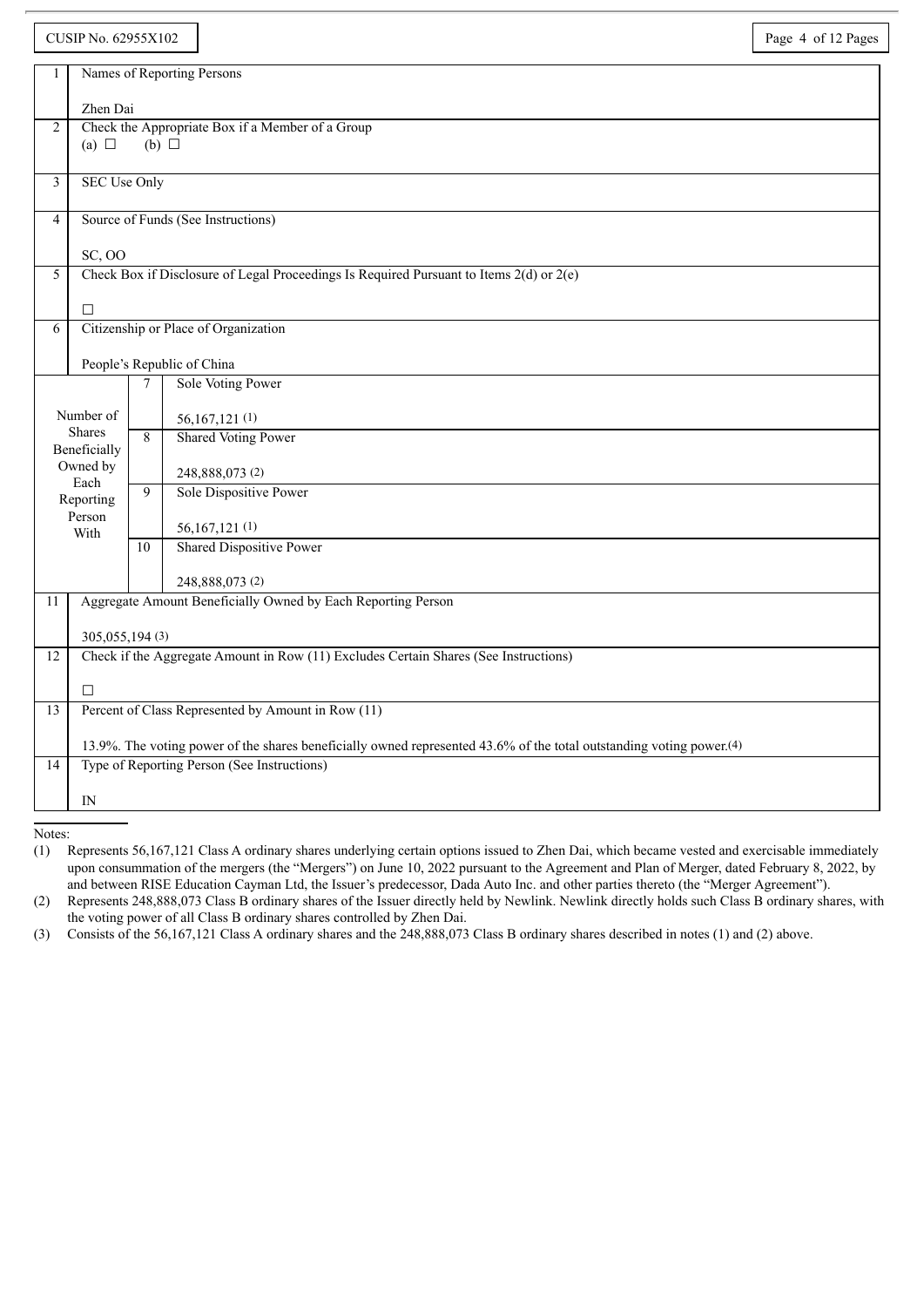(4) The percentage of the class of securities is calculated by dividing the number of shares beneficially owned by the reporting person by a total of 2,141,595,809 issued and outstanding ordinary shares (consisting of 494,048,037 Class A ordinary shares, 248,888,073 Class B ordinary shares and 1,398,659,699 Class C ordinary shares) of the Issuer as of June 10, 2022 as a single class, which exclude Class A ordinary shares issued to the Issuer's depositary bank for bulk issuance of ADSs reserved for future issuances upon the exercising or vesting of awards granted under the Issuer's share incentive plans. The percentage of voting power is calculated by dividing the voting power of the reporting person by the voting power of all of the Issuer's holders of Class A ordinary shares, Class B ordinary shares and Class C ordinary shares as a single class as of June 10, 2022. Holders of Class A ordinary shares are entitled to one vote per share. Holders of Class B ordinary shares and Class C ordinary shares are entitled to ten votes per share and two votes per share, respectively. Each Class B ordinary share and each Class C ordinary share is convertible into one Class A ordinary share at any time by the holder thereof, subject to certain conditions. Class A ordinary shares are not convertible into Class B ordinary shares or Class C ordinary shares under any circumstances.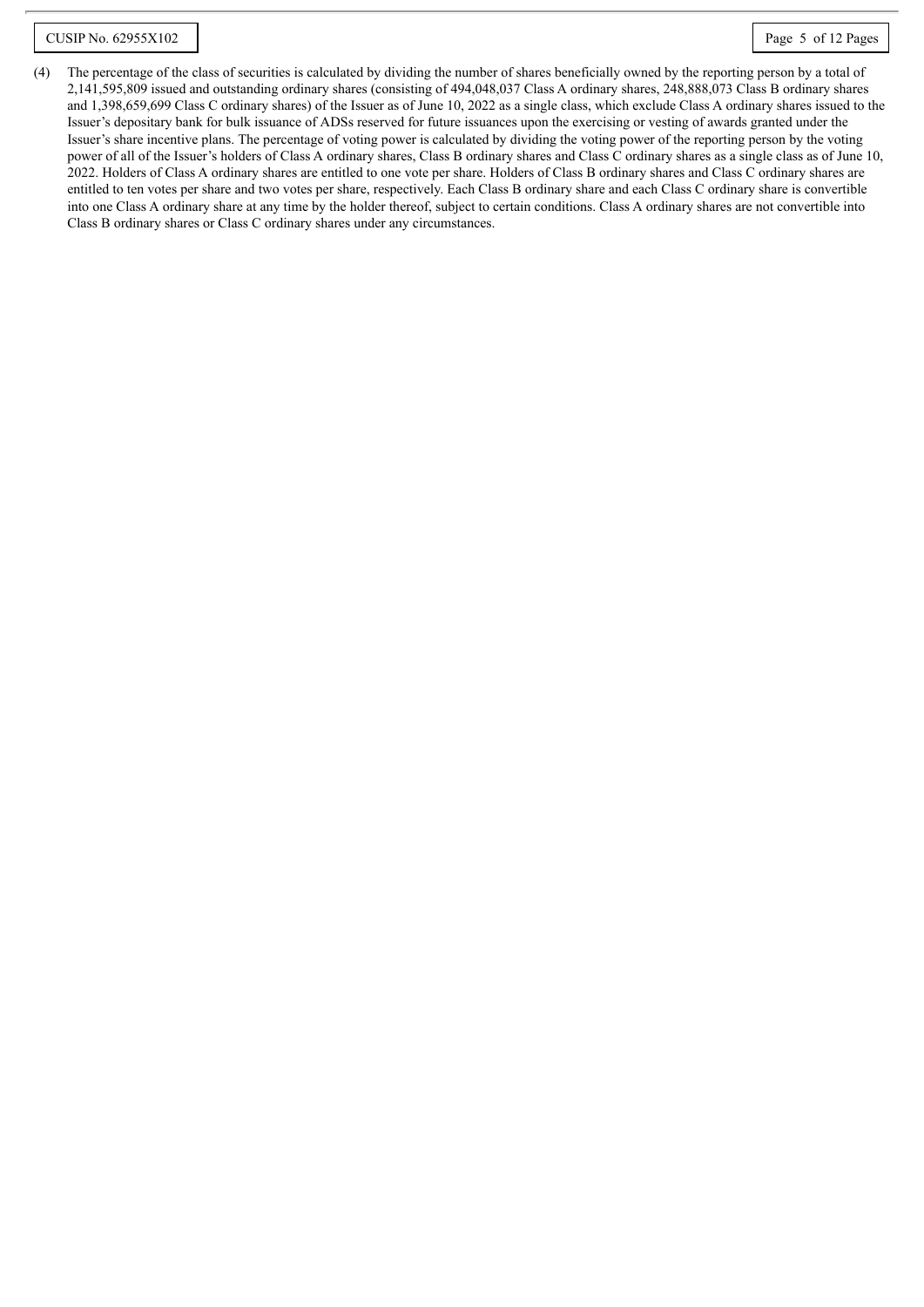|                                                      | <b>CUSIP No. 62955X102</b>                                                                                                     |                 |                                                                                             | Page 6 of 12 Pages |
|------------------------------------------------------|--------------------------------------------------------------------------------------------------------------------------------|-----------------|---------------------------------------------------------------------------------------------|--------------------|
| 1                                                    |                                                                                                                                |                 | Names of Reporting Persons                                                                  |                    |
|                                                      |                                                                                                                                |                 |                                                                                             |                    |
| 2                                                    | Yang Wang                                                                                                                      |                 | Check the Appropriate Box if a Member of a Group                                            |                    |
|                                                      | (a) $\Box$                                                                                                                     | $(b)$ $\square$ |                                                                                             |                    |
|                                                      |                                                                                                                                |                 |                                                                                             |                    |
|                                                      | <b>SEC Use Only</b><br>3                                                                                                       |                 |                                                                                             |                    |
| Source of Funds (See Instructions)<br>$\overline{4}$ |                                                                                                                                |                 |                                                                                             |                    |
|                                                      |                                                                                                                                |                 |                                                                                             |                    |
| 5                                                    | <b>SC, OO</b>                                                                                                                  |                 | Check Box if Disclosure of Legal Proceedings Is Required Pursuant to Items $2(d)$ or $2(e)$ |                    |
|                                                      |                                                                                                                                |                 |                                                                                             |                    |
|                                                      | $\Box$                                                                                                                         |                 |                                                                                             |                    |
|                                                      | Citizenship or Place of Organization<br>6                                                                                      |                 |                                                                                             |                    |
|                                                      | People's Republic of China                                                                                                     |                 |                                                                                             |                    |
|                                                      |                                                                                                                                | $\tau$          | Sole Voting Power                                                                           |                    |
|                                                      | Number of                                                                                                                      |                 | 18,721,539 (1)                                                                              |                    |
| <b>Shares</b>                                        |                                                                                                                                | $\overline{8}$  | <b>Shared Voting Power</b>                                                                  |                    |
|                                                      | Beneficially<br>Owned by                                                                                                       |                 |                                                                                             |                    |
|                                                      | Each                                                                                                                           | 9               | 38, 349, 303 (2)                                                                            |                    |
|                                                      | Reporting                                                                                                                      |                 | Sole Dispositive Power                                                                      |                    |
|                                                      | Person<br>With                                                                                                                 |                 | 18,721,539 (1)                                                                              |                    |
|                                                      |                                                                                                                                | 10              | <b>Shared Dispositive Power</b>                                                             |                    |
|                                                      |                                                                                                                                |                 | 38,349,303 (2)                                                                              |                    |
| 11                                                   |                                                                                                                                |                 | Aggregate Amount Beneficially Owned by Each Reporting Person                                |                    |
|                                                      |                                                                                                                                |                 |                                                                                             |                    |
| 12                                                   | 57,070,842 (3)<br>Check if the Aggregate Amount in Row (11) Excludes Certain Shares (See Instructions)                         |                 |                                                                                             |                    |
|                                                      |                                                                                                                                |                 |                                                                                             |                    |
|                                                      | $\Box$                                                                                                                         |                 |                                                                                             |                    |
| 13                                                   |                                                                                                                                |                 | Percent of Class Represented by Amount in Row (11)                                          |                    |
|                                                      | 2.6%. The voting power of the shares beneficially owned represented 1.6% of the total outstanding voting power. <sup>(4)</sup> |                 |                                                                                             |                    |
| 14                                                   |                                                                                                                                |                 | Type of Reporting Person (See Instructions)                                                 |                    |
|                                                      |                                                                                                                                |                 |                                                                                             |                    |
|                                                      | IN                                                                                                                             |                 |                                                                                             |                    |

<sup>(1)</sup> Represents 18,721,539 Class A ordinary shares underlying certain options issued to Yang Wang, which became vested and exercisable immediately upon consummation of the Mergers.

<sup>(2)</sup> Represents 38,349,303 Class C ordinary shares of the Issuer directly held by Newlink. Newlink directly holds all Class C ordinary shares of the Issuer, with the voting power of Class C ordinary shares controlled by shareholders of Newlink other than Zhen Dai on a look-through basis proportional to those shareholders' relative shareholding percentage in Newlink. As of June 10, 2022, Yang Wang, through Young King Luck Holding Limited, held 9,665,588 ordinary shares of Newlink. Young King Luck Holding Limited is 100% beneficially owned by Yang Wang. The registered address of Young King Luck Holding Limited is Craigmuir Chambers, Road Town, Tortola, VG 1110 British Virgin Islands.

<sup>(3)</sup> Consists of the 18,721,539 Class A ordinary shares and the 38,349,303 Class C ordinary shares described in notes (1) and (2) above.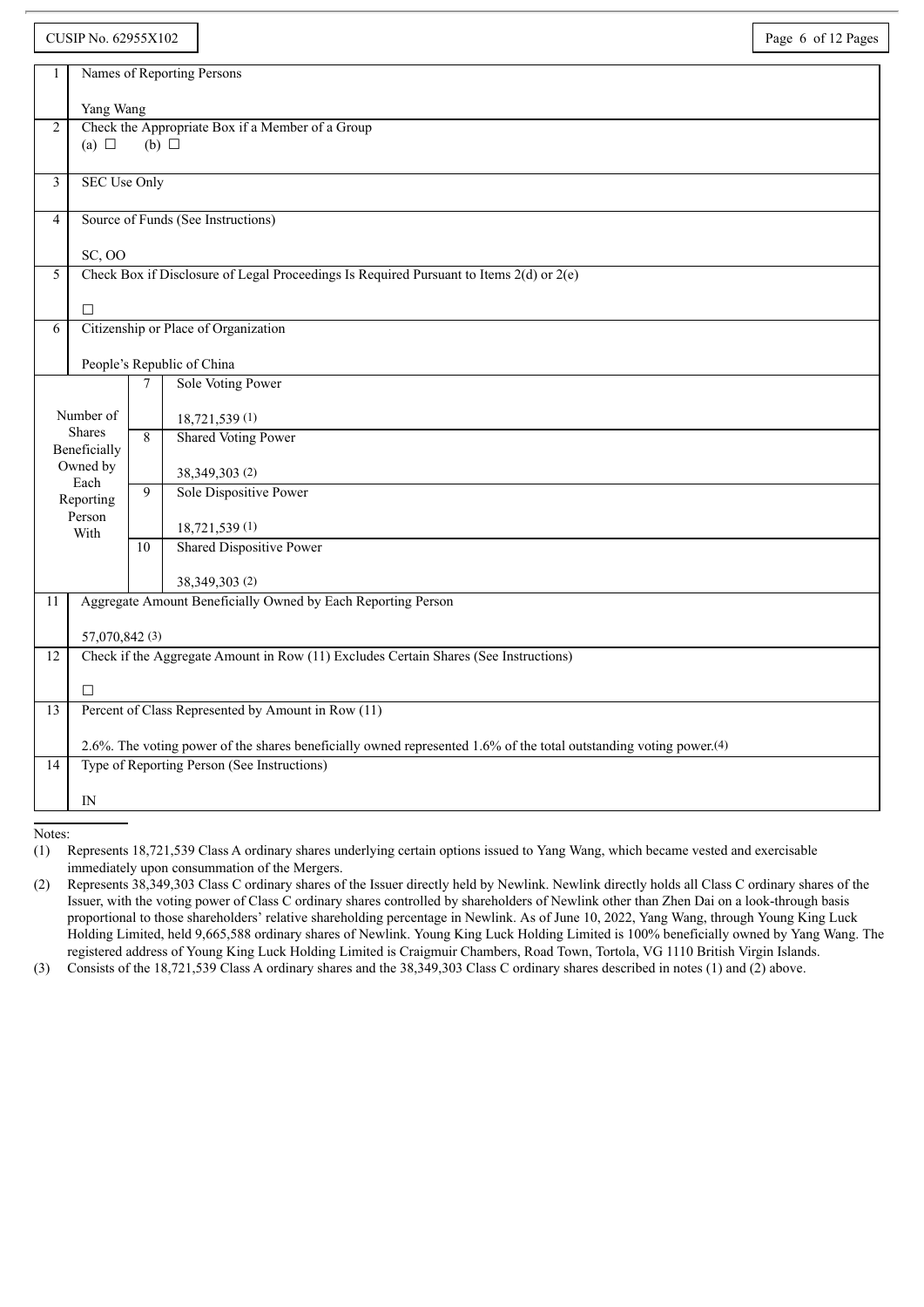(4) The percentage of the class of securities is calculated by dividing the number of shares beneficially owned by the reporting person by a total of 2,141,595,809 issued and outstanding ordinary shares (consisting of 494,048,037 Class A ordinary shares, 248,888,073 Class B ordinary shares and 1,398,659,699 Class C ordinary shares) of the Issuer as of June 10, 2022 as a single class, which exclude Class A ordinary shares issued to the Issuer's depositary bank for bulk issuance of ADSs reserved for future issuances upon the exercising or vesting of awards granted under the Issuer's share incentive plans. The percentage of voting power is calculated by dividing the voting power of the reporting person by the voting power of all of the Issuer's holders of Class A ordinary shares, Class B ordinary shares and Class C ordinary shares as a single class as of June 10, 2022. Holders of Class A ordinary shares are entitled to one vote per share. Holders of Class B ordinary shares and Class C ordinary shares are entitled to ten votes per share and two votes per share, respectively. Each Class B ordinary share and each Class C ordinary share is convertible into one Class A ordinary share at any time by the holder thereof, subject to certain conditions. Class A ordinary shares are not convertible into Class B ordinary shares or Class C ordinary shares under any circumstances.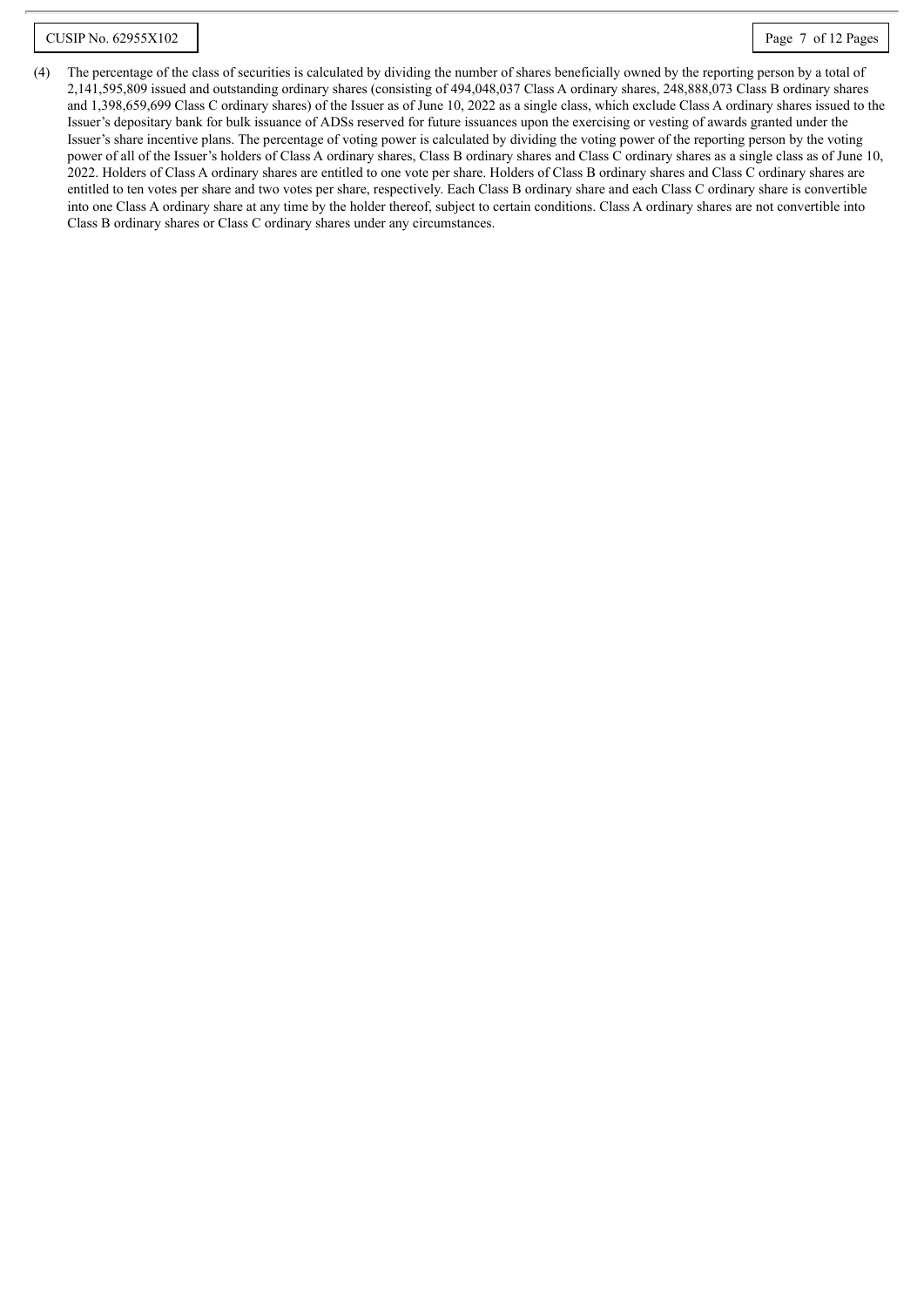|                                                   | CUSIP No. 62955X102                       |                                    |                                                                                                                                | Page 8 of 12 Pages |  |
|---------------------------------------------------|-------------------------------------------|------------------------------------|--------------------------------------------------------------------------------------------------------------------------------|--------------------|--|
| 1                                                 |                                           |                                    | Names of Reporting Persons                                                                                                     |                    |  |
|                                                   |                                           |                                    |                                                                                                                                |                    |  |
| $\overline{2}$                                    | Weilin Sun                                |                                    | Check the Appropriate Box if a Member of a Group                                                                               |                    |  |
|                                                   | (a) $\Box$                                | $(b)$ $\square$                    |                                                                                                                                |                    |  |
|                                                   |                                           |                                    |                                                                                                                                |                    |  |
| 3                                                 | <b>SEC Use Only</b>                       |                                    |                                                                                                                                |                    |  |
| 4                                                 |                                           | Source of Funds (See Instructions) |                                                                                                                                |                    |  |
|                                                   | <b>SC, OO</b>                             |                                    |                                                                                                                                |                    |  |
| 5                                                 |                                           |                                    | Check Box if Disclosure of Legal Proceedings Is Required Pursuant to Items 2(d) or 2(e)                                        |                    |  |
|                                                   |                                           |                                    |                                                                                                                                |                    |  |
|                                                   | П                                         |                                    |                                                                                                                                |                    |  |
|                                                   | Citizenship or Place of Organization<br>6 |                                    |                                                                                                                                |                    |  |
|                                                   |                                           |                                    | People's Republic of China                                                                                                     |                    |  |
|                                                   |                                           | $\tau$                             | Sole Voting Power                                                                                                              |                    |  |
| Number of<br><b>Shares</b><br>Beneficially        |                                           |                                    | (0)                                                                                                                            |                    |  |
|                                                   |                                           | 8                                  | <b>Shared Voting Power</b>                                                                                                     |                    |  |
|                                                   | Owned by                                  |                                    |                                                                                                                                |                    |  |
|                                                   | Each                                      |                                    | 30,305,208 (1)<br>Sole Dispositive Power                                                                                       |                    |  |
|                                                   | Reporting<br>Person                       | 9                                  |                                                                                                                                |                    |  |
|                                                   | With                                      |                                    | $\mathbf{0}$                                                                                                                   |                    |  |
|                                                   |                                           | 10                                 | <b>Shared Dispositive Power</b>                                                                                                |                    |  |
|                                                   |                                           |                                    | 30,305,208 (1)                                                                                                                 |                    |  |
| 11                                                |                                           |                                    | Aggregate Amount Beneficially Owned by Each Reporting Person                                                                   |                    |  |
|                                                   | 30,305,208 (1)                            |                                    |                                                                                                                                |                    |  |
| 12                                                |                                           |                                    | Check if the Aggregate Amount in Row (11) Excludes Certain Shares (See Instructions)                                           |                    |  |
|                                                   |                                           |                                    |                                                                                                                                |                    |  |
| 13                                                | $\Box$                                    |                                    | Percent of Class Represented by Amount in Row (11)                                                                             |                    |  |
|                                                   |                                           |                                    |                                                                                                                                |                    |  |
|                                                   |                                           |                                    | 1.4%. The voting power of the shares beneficially owned represented 1.0% of the total outstanding voting power. <sup>(2)</sup> |                    |  |
| Type of Reporting Person (See Instructions)<br>14 |                                           |                                    |                                                                                                                                |                    |  |
|                                                   | $\mathbb{N}$                              |                                    |                                                                                                                                |                    |  |

<sup>(1)</sup> Represents 30,305,208 Class C ordinary shares of the Issuer directly held by Newlink. Newlink directly holds all Class C ordinary shares of the Issuer, with the voting power of Class C ordinary shares controlled by shareholders of Newlink other than Zhen Dai on a look-through basis proportional to those shareholders' relative shareholding percentage in Newlink. As of June 10, 2022, Weilin Sun, through Phoenix Sun Luck Tech Limited, held 7,638,148 ordinary shares of Newlink. Phoenix Sun Luck Tech Limited is 100% beneficially owned by Weilin Sun. The registered address of Phoenix Sun Luck Tech Limited is Craigmuir Chambers, Road Town, Tortola, VG 1110 British Virgin Islands.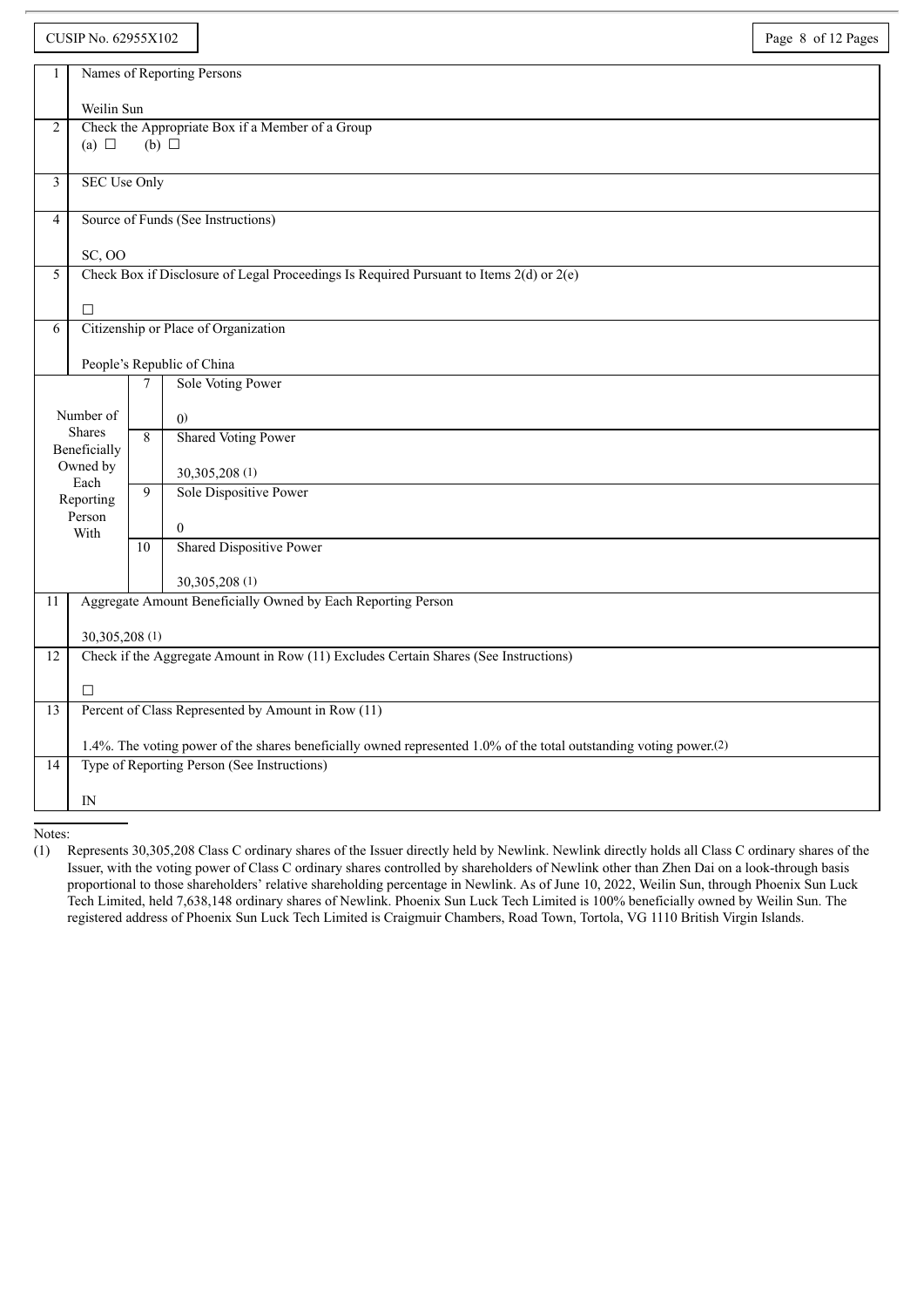(2) The percentage of the class of securities is calculated by dividing the number of shares beneficially owned by the reporting person by a total of 2,141,595,809 issued and outstanding ordinary shares (consisting of 494,048,037 Class A ordinary shares, 248,888,073 Class B ordinary shares and 1,398,659,699 Class C ordinary shares) of the Issuer as of June 10, 2022 as a single class, which exclude Class A ordinary shares issued to the Issuer's depositary bank for bulk issuance of ADSs reserved for future issuances upon the exercising or vesting of awards granted under the Issuer's share incentive plans. The percentage of voting power is calculated by dividing the voting power of the reporting person by the voting power of all of the Issuer's holders of Class A ordinary shares, Class B ordinary shares and Class C ordinary shares as a single class as of June 10, 2022. Holders of Class A ordinary shares are entitled to one vote per share. Holders of Class B ordinary shares and Class C ordinary shares are entitled to ten votes per share and two votes per share, respectively. Each Class B ordinary share and each Class C ordinary share is convertible into one Class A ordinary share at any time by the holder thereof, subject to certain conditions. Class A ordinary shares are not convertible into Class B ordinary shares or Class C ordinary shares under any circumstances.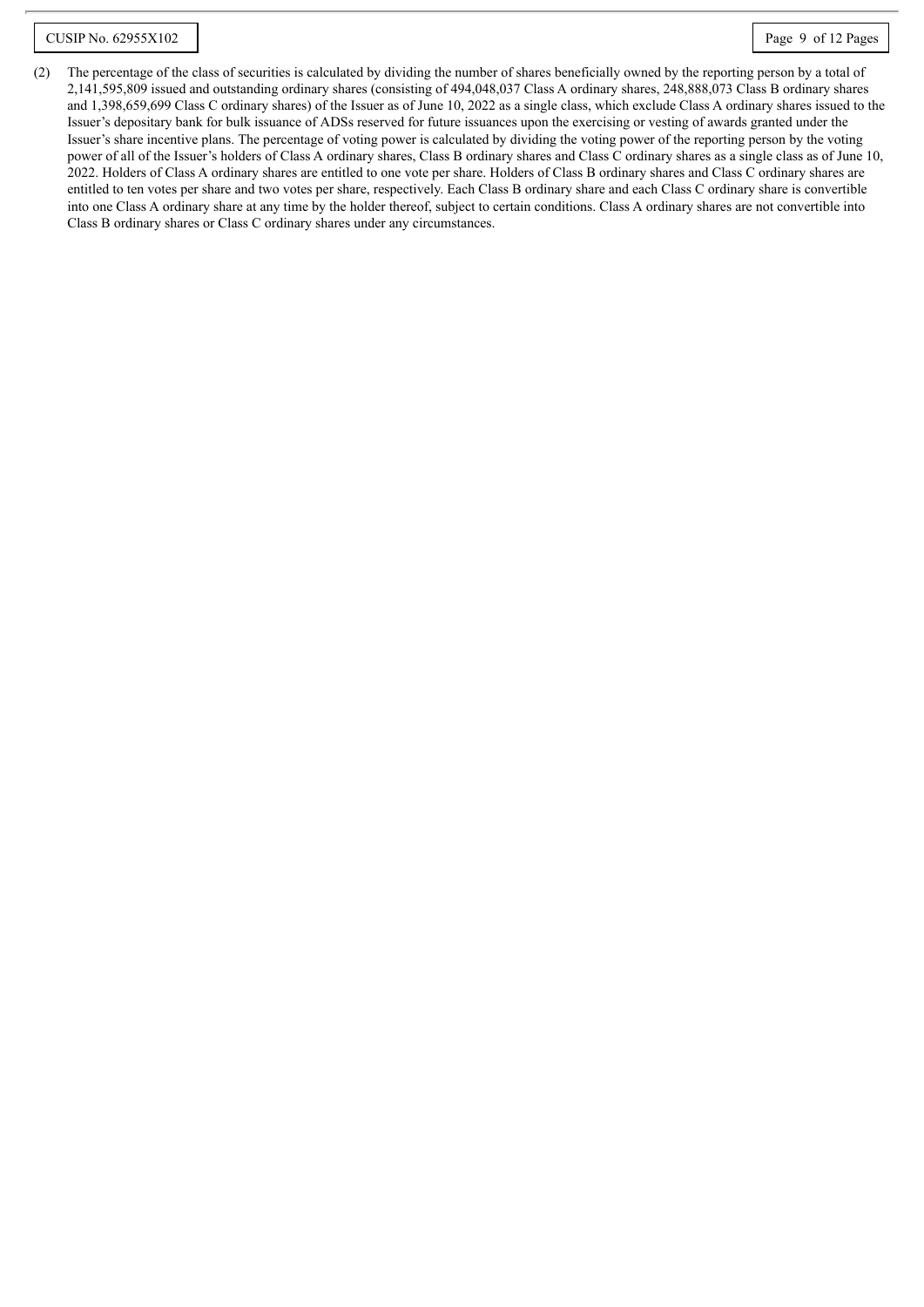#### **Item 1. Security and Issuer**

This Schedule 13D relates to the Class A ordinary shares of NaaS Technology Inc., a Cayman Islands company (the "Issuer"), whose principal executive offices are located at Newlink Center, Area G, Building 7, Huitong Times Square, No.1 Yaojiayuan South Road, Chaoyang District, Beijing, 100024, People's Republic of China.

The ordinary shares of the issuer consist of Class A ordinary shares (including Class A ordinary shares represented by ADSs), Class B ordinary shares and Class C ordinary shares, par value \$0.01 each. Each Class B ordinary share and each Class C ordinary share is convertible into one Class A ordinary share at any time by the holder thereof, subject to certain conditions. Class A ordinary shares are not convertible into Class B ordinary shares or Class C ordinary shares under any circumstances.

The ADSs of the Issuer are listed on the Nasdaq Capital Market under the symbol "NAAS." Each ADS represents 10 Class A ordinary shares.

#### **Item 2. Identity and Background**

(a): This Schedule 13D is being filed jointly by Newlinks Technology Limited ("Newlink"), Zhen Dai, Yang Wang and Weilin Sun (these four persons together, the "Reporting Persons", and each, a "Reporting Person") pursuant to Rule 13d-1(k) promulgated by the SEC under Section 13 of the Act. The agreement between the Reporting Persons relating to the joint filing of this Schedule 13D is attached hereto as Exhibit A.

Information with respect to each Reporting Person is given solely by such Reporting Person, and no Reporting Person assumes responsibility for the accuracy or completeness of the information concerning the other Reporting Person except as otherwise provided in Rule 13d-1(k).

(b), (c), and (f): Newlink is an exempted company with limited liabilities incorporated under the laws of the Cayman Islands. Principal shareholders of Newlink include Zhen Dai, Yang Wang, Weilin Sun, Joy Capital, Bain Capital and CMC Capital. The registered address of Newlink is located at 4th Floor, Harbour Place, 103 South Church Street, P.O. Box 10240, Grand Cayman KY1-1002, Cayman Islands.

Each of Zhen Dai, Yang Wang and Weilin Sun is a citizen of the People's Republic of China. Zhen Dai is the chairman of the board of directors of the Issuer. Yang Wang is the chief executive officer and a director of the Issuer. Weilin Sun is a director of the Issuer. The business address of each of Zhen Dai, Yang Wang and Weilin Sun is Newlink Center, Area G, Building 7, Huitong Times Square, No.1 Yaojiayuan South Road, Chaoyang District, Beijing, 100024, People's Republic of China.

(d) and (e): During the last five years, none of the Reporting Persons has been: (i) convicted in a criminal proceeding (excluding traffic violations or similar misdemeanors) or (ii) a party to a civil proceeding of a judicial or administrative body of competent jurisdiction and as a result of such proceeding was or is subject to a judgment, decree or final order enjoining future violations of, or prohibiting or mandating activities subject to, federal or state securities laws or finding any violation with respect to such laws.

#### **Item 3. Source and Amount of Funds or Other Consideration**

On February 8, 2022, RISE Education Cayman Ltd ("RISE"), the Issuer's predecessor, entered into an Agreement and Plan of Merger (the "Merger Agreement") with Dada Auto Inc. ("Dada"), Dada Merger Sub Limited, an exempted company incorporated with limited liability under the laws of the Cayman Islands and wholly-owned subsidiary of RISE ("Merger Sub"), and Dada Merger Sub II Limited, an exempted company incorporated with limited liability under the laws of the Cayman Islands and wholly owned subsidiary of RISE ("Merger Sub II"), pursuant to which Merger Sub was to merge (the "Merger") with and into Dada, with Dada surviving as the surviving entity (the "Surviving Entity"), followed by the merger (collectively with the Merger, the "Mergers") of the Surviving Entity with and into Merger Sub II, with Merger Sub II surviving as a whollyowned subsidiary of RISE. Shareholders of Dada were to exchange all of the issued and outstanding shares of Dada immediately prior to the Merger for newly issued shares of RISE in a transaction exempt from the registration requirements under the Securities Act of 1933. A copy of the Merger Agreement was attached as Annex A to the proxy statement furnished as Exhibit 99.2 to the Issuer's current report on Form 6-K furnished to the SEC on April 4, 2022 and incorporated herein by reference.

The Mergers and all transactions contemplated by the Merger Agreement were consummated on June 10, 2022, as a result of which 248,888,073 Class B ordinary shares, par value \$0.01 per share, and 1,398,659,699 Class C ordinary shares, par value \$0.01 per share, were issued to Newlink, in exchange for the ordinary shares of Dada held by Newlink immediately prior to the Effective Time (as defined in the Merger Agreement).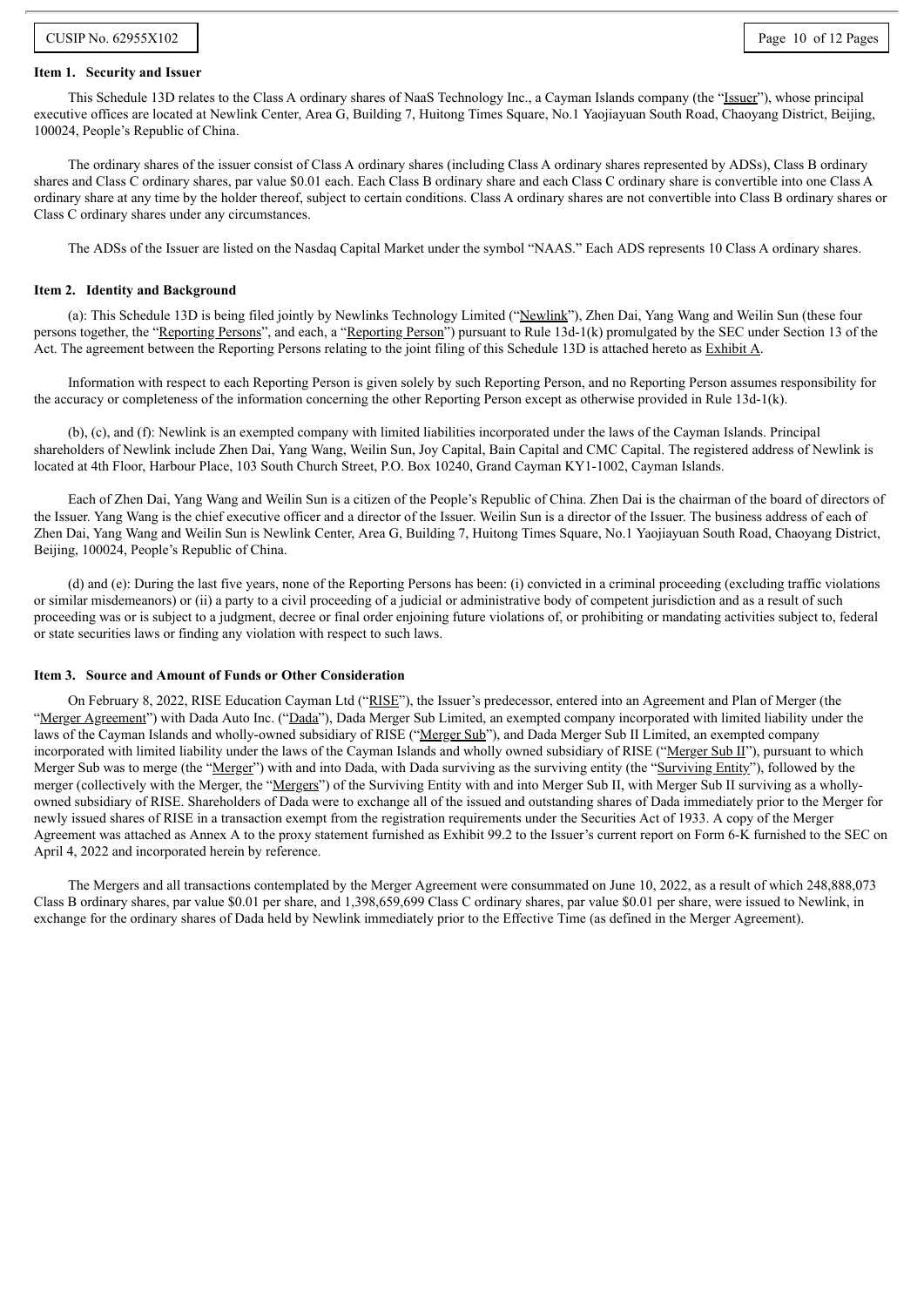#### CUSIP No. 62955X102 Page 11 of 12 Pages

Under the 2022 Share Incentive Plan of Dada, which was assumed by the Issuer upon the closing of the Mergers, options to purchase 56,167,121 Class A ordinary shares and 18,721,539 Class A ordinary shares were issued to Zhen Dai and Yang Wang, respectively. Such options became vested and exercisable immediately upon the consummation of the Mergers.

#### **Item 4. Purpose of Transaction.**

The information set forth in Item 3 is hereby incorporated by reference in its entirety. The purpose of the Mergers was to enable the Issuer to acquire 100% control of Dada's business in a transaction in which the holders of securities of Dada would receive the Issuer's ordinary shares.

Except as set forth above and other than, in the case of Zhen Dai, Yang Wang and Weilin Sun, potential future receipt of awards that may be granted under the Issuer's Share Incentive Plan, the Reporting Persons have no present plan or proposal to acquire additional securities of the Issuer. They intend to review their shareholding on a regular basis and, as a result thereof, may at any time or from time to time determine, either alone or as part of a group, (i) to acquire additional securities of the Issuer, through open market purchases, privately negotiated transactions or otherwise, (ii) to dispose of all or a portion of the securities of the Issuer owned by it in the open market, in privately negotiated transactions or otherwise or (iii) to take any other available course of action, which could involve one or more of the types of transactions or have one or more of the results described in subparagraphs (a) through (j) of Item 4 of Schedule 13D.

#### **Item 5. Interest in Securities of the Issuer**

(a) and (b):

The responses of each Reporting Person to Rows (7) through (13) of the cover pages of this Schedule 13D are hereby incorporated by reference in this Item 5.

The percentage of the class of securities is calculated by dividing the number of shares beneficially owned by the Reporting Person by a total of 2,141,595,809 issued and outstanding ordinary shares (consisting of 494,048,037 Class A ordinary shares, 248,888,073 Class B ordinary shares and 1,398,659,699 Class C ordinary shares) of the Issuer as of June 10, 2022 as a single class, which exclude Class A ordinary shares issued to the Issuer's depositary bank for bulk issuance of ADSs reserved for future issuances upon the exercising or vesting of awards granted under the Issuer's share incentive plans. The percentage of voting power is calculated by dividing the voting power of the Reporting Person by the voting power of all of the Issuer's holders of Class A ordinary shares, Class B ordinary shares and Class C ordinary shares as a single class as of June 10, 2022. Holders of Class A ordinary shares are entitled to one vote per share. Holders of Class B ordinary shares and Class C ordinary shares are entitled to ten votes per share and two votes per share, respectively. Each Class B ordinary share and each Class C ordinary share is convertible into one Class A ordinary share at any time by the holder thereof, subject to certain conditions. Class A ordinary shares are not convertible into Class B ordinary shares or Class C ordinary shares under any circumstances.

(c): Except as disclosed in this Schedule 13D, none of the Reporting Persons or, to the best of their knowledge, any of the directors and executive officers of Newlink, has effected any transaction in the ordinary shares of the Issuer during the past 60 days.

(d): Except as disclosed in this Schedule 13D, no other person has the right to receive or the power to direct the receipt of dividends from, or the proceeds from the sale of, the ordinary shares beneficially owned by the Reporting Persons.

(e): Not applicable.

#### **Item 6. Contracts, Arrangements, Understandings or Relationships with respect to Securities of the Issuer.**

The information set forth in Item 3 is hereby incorporated by reference in its entirety.

To the best knowledge of the Reporting Persons, except as provided herein, there are no other contracts, arrangements, understandings or relationships (legal or otherwise) between the Reporting Persons and between any of the Reporting Persons and any other person with respect to any securities of the Issuer, joint ventures, loan or option arrangements, puts or calls, guarantees of profits, divisions of profits or loss, or the giving or withholding of proxies, or a pledge or contingency, the occurrence of which would give another person voting power over the securities of the Issuer.

#### **Item 7. Material to be Filed as Exhibits.**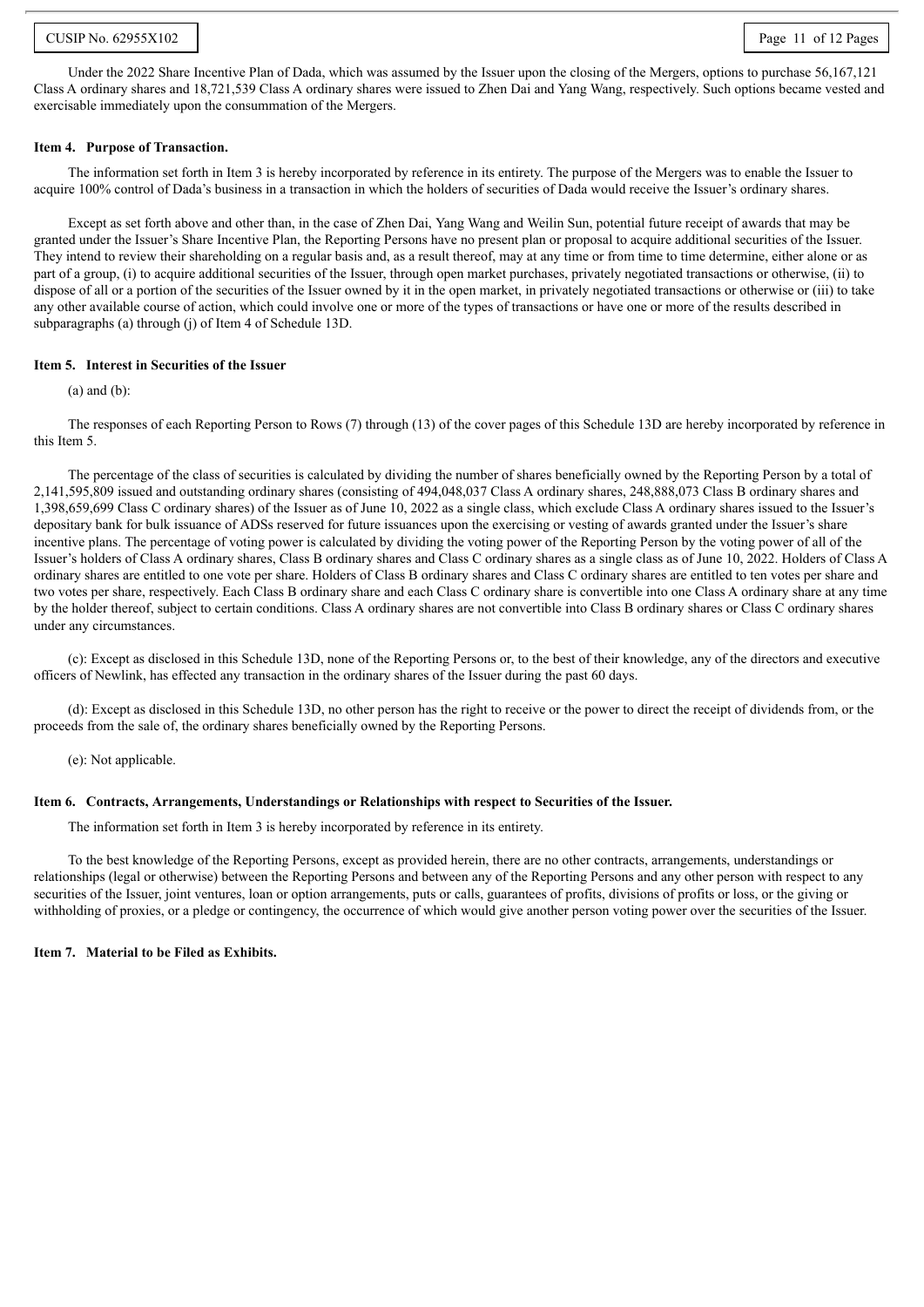| CUSIP No. 62955X102 |                                                                                                                                                                                                                                                                                                                                   | Page 12 of 12 Pages |
|---------------------|-----------------------------------------------------------------------------------------------------------------------------------------------------------------------------------------------------------------------------------------------------------------------------------------------------------------------------------|---------------------|
| <b>Exhibit No.</b>  | <b>Description</b>                                                                                                                                                                                                                                                                                                                |                     |
| A                   | Joint Filing Agreement dated June 23, 2022 by and between the Reporting Persons                                                                                                                                                                                                                                                   |                     |
| B                   | Merger Agreement dated February 8, 2022 between RISE Education Cayman Ltd, Dada Auto Inc., Dada Merger Sub Limited and<br>Dada Merger Sub II Limited (incorporated by reference to Annex A to the proxy statement furnished as Exhibit 99.2 to current<br>report on Form 6-K furnished by the Issuer to the SEC on April 4, 2022) |                     |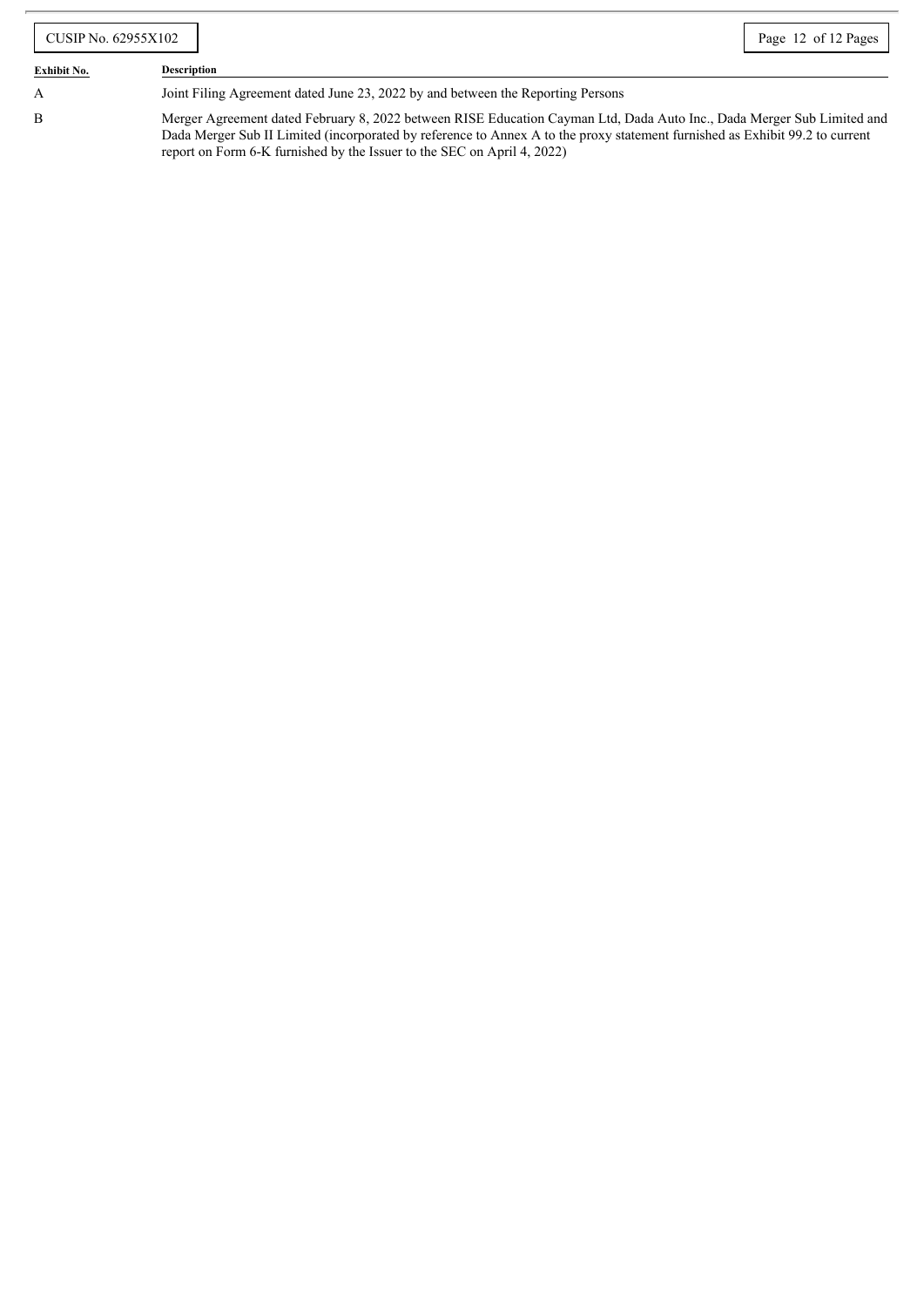### **SIGNATURE**

After reasonable inquiry and to the best of its knowledge and belief, each of the undersigned certifies that the information set forth in this statement is true, complete and correct.

Dated: June 23, 2022

## **Newlinks Technology Limited**

| By: /s/ Zhen Dai             |  |
|------------------------------|--|
| Name: Zhen Dai               |  |
| Title: Chairman of the Board |  |

**Zhen Dai**

/s/ Zhen Dai

**Yang Wang**

/s/ Yang Wang **Weilin Sun**

/s/ Weilin Sun

[Signature page to Schedule 13D]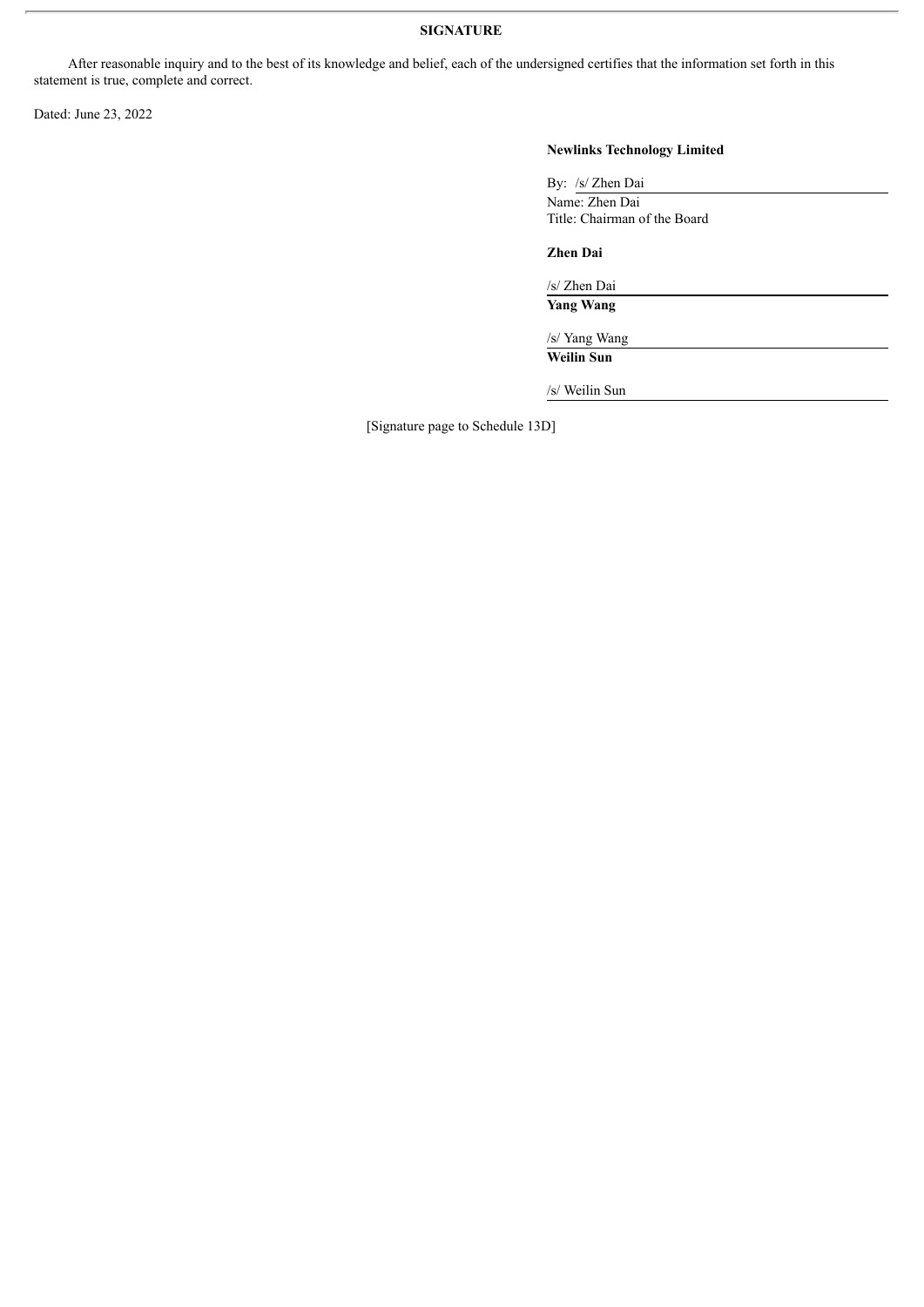#### **JOINT FILING AGREEMENT**

In accordance with Rule 13d-1(k) promulgated under the Securities Exchange Act of 1934, as amended, the undersigned hereby agree to the joint filing with all other Reporting Persons (as such term is defined in the Schedule 13D referred to below) on behalf of each of them of a statement on Schedule 13D (including amendments thereto) with respect to the ordinary shares, par value \$0.01 per share, of NaaS Technology Inc., a Cayman Islands company, and that this Agreement may be included as an Exhibit to such joint filing. This Agreement may be executed in any number of counterparts, all of which taken together shall constitute one and the same instrument.

IN WITNESS WHEREOF, the undersigned hereby execute this Agreement as of June 23, 2022.

[Signature page to Schedule 13D]